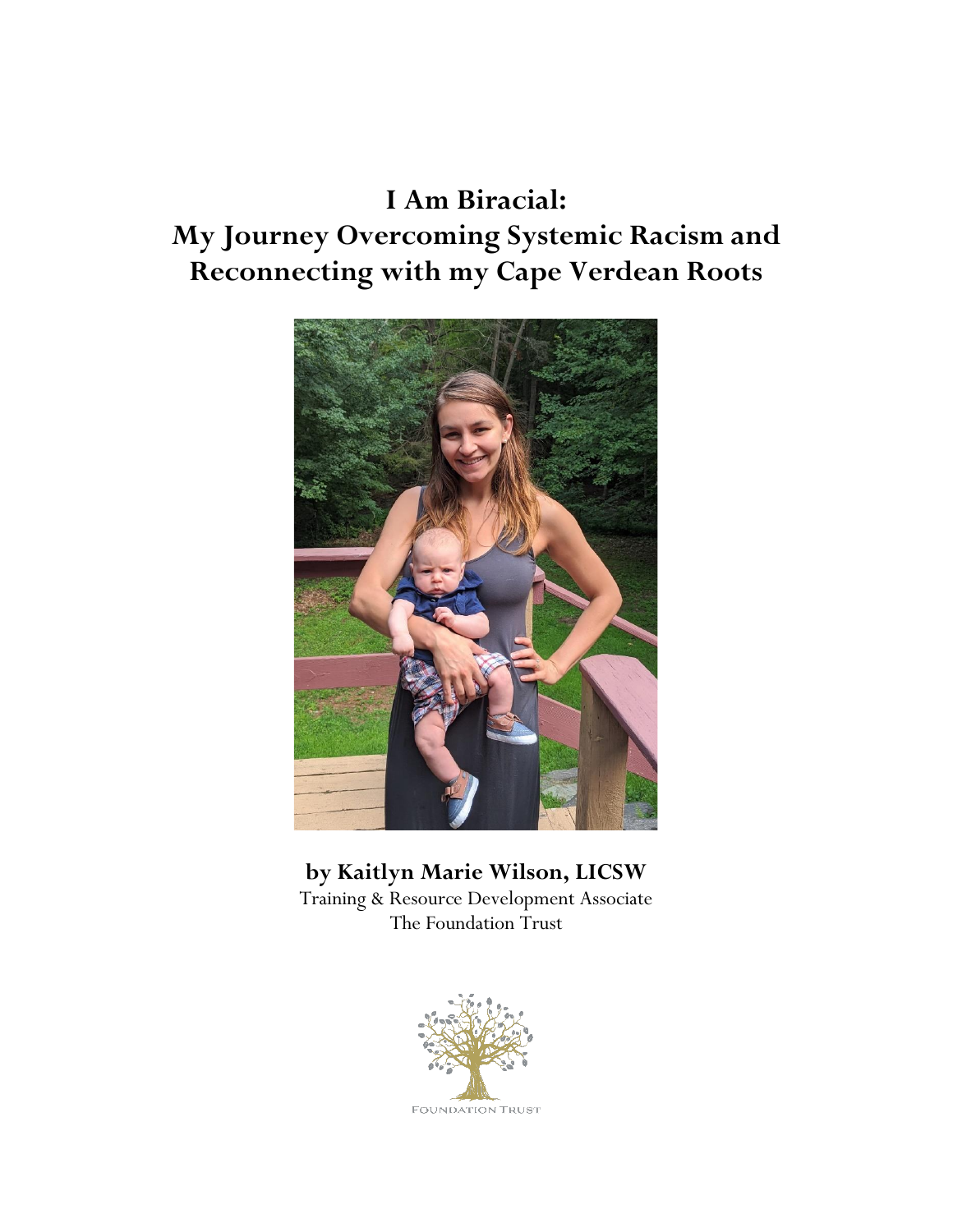I am Biracial but when I gave birth to my son a little over four weeks ago, I chose Caucasian as his race on his birth certificate. My own birth certificate says Caucasian even though my mother's birth certificate says Negro, my grandmother was dark skinned, and my great grandmother came to America from Fogo, Cape Verde.

I was never taught to be proud of my Biracial status. I vividly remember my great grandmother and grandmothers' pride in my looks. They treated me as though my light skin color, blonde hair and green eyes meant I was better than my cousins born with darker skin and brown eyes. I was made to promise I would only date White men or women. I was confused and hurt but as I grew older, the less I cared.

Having been primarily raised by my paternal family, much of my early exposure to the Black community was through the lens of the White majority community. I was given a skewed understanding of why I was distanced from my mom's family. I was taught through direct and indirect statements that the Black community collectively lived impoverished lives, situations viewed as less than ours and something to be avoided. I was taught that they chose these situations: the projects, mental health, gangs, drugs, poverty, and welfare. A product of poor parenting, inherent lack of motivation, and bad choices. I assumed I was being protected from my maternal family members rather than protected by them.

Like most children, my surroundings supported this assumption. All high-level employees were White, media such as television shows, toys, and movie heroes were all White, and crime was almost synonymous with Black in the local news. I cannot remember one instance where slavery, segregation, lack of diversity and/or racism were discussed openly in school or in the community as a current event. Instead, these topics were isolated, discussed in history class as if they were only events of the past.

When I looked at my maternal family, like many White children, I saw evidence supporting this narrative. If it was not for my continued exposure to the Black community through my beloved grandmother and mother and my work as a social worker, I would have continued to harbor such views. Instead, I recognized for generations my father's family, like most Caucasian families, had access to higher education, private communities, well-paying jobs, union benefits, and their emotional and physical safety was protected by the law as well as the community support. This made it possible and easy for me to receive or have access to tangible things like a vehicle to get to school or work and money to engage in prosocial activities and intangible things such as a parent who knew how to navigate systems such as financial, mental health, and education.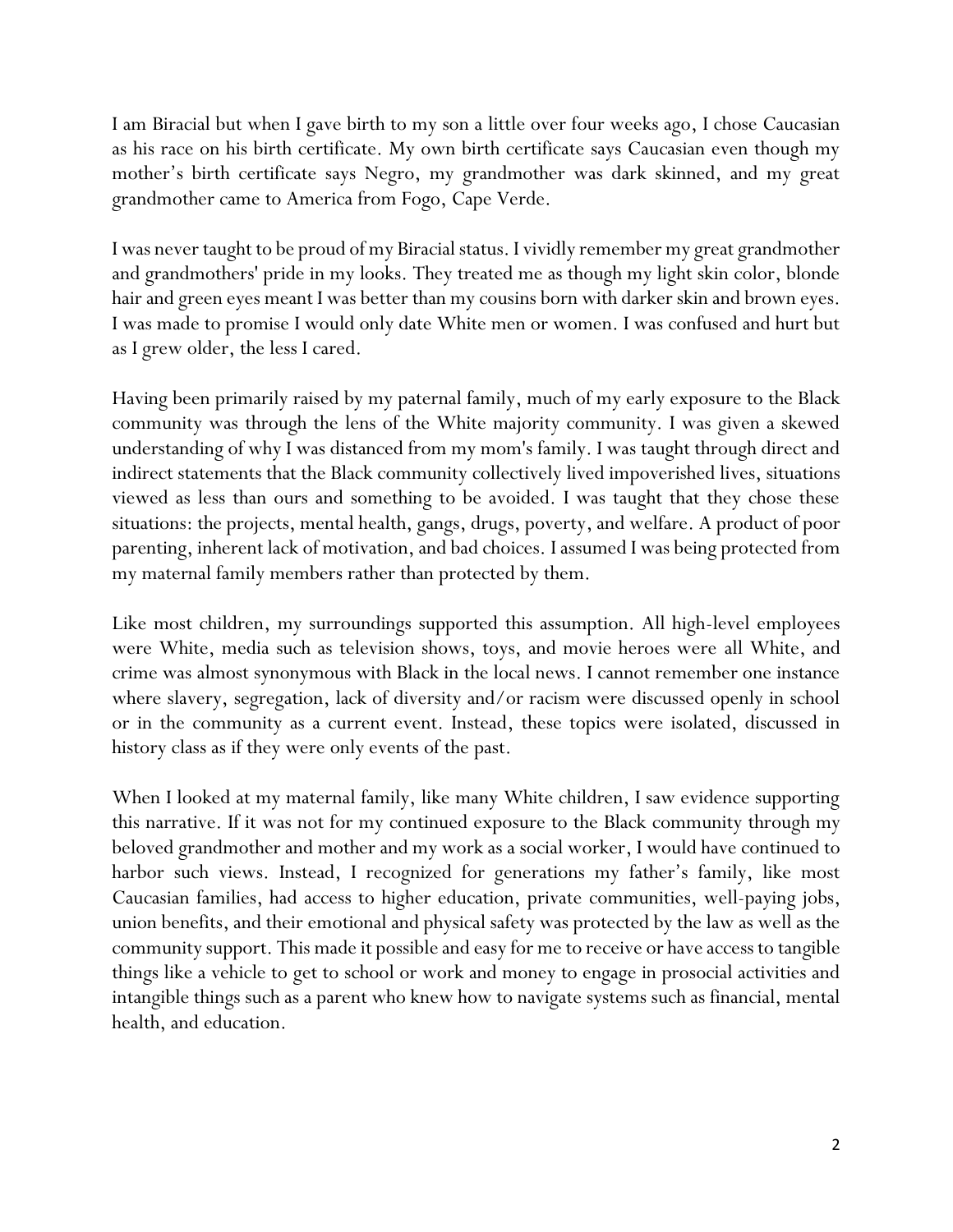I understood my Black family members' "situation" and poor statistics were not all inclusive and were not due to inherent lack of motivation or other individual shortcomings. Many, if not most, individuals possessed all the positive characteristics I was taught to value. I understood that their disadvantaged status was caused by slavery, segregation, systemic and individual racism, and the trauma, mental health, and behavioral patterns this led to. Most Black individuals are being raised by parents, such as my own maternal grandmother, who were segregated, shot at, jailed, and assaulted due to the color of their skin, and grandparents or great grandparents, like my own, who spent childhoods enslaved, forced to learn and teach their children ways to survive.

How could these families support successful academic achievement in the same way, or afford prosocial activities, or understand and trust systems, or access support to recover from the mental, emotional, and behavioral health challenges faced due to their experiences? Equally important, how could White individuals understand this if every narrative surrounding them indicates or contradicts this reality?

The narrative created about Black communities mistakenly replaces racism with personal characteristics as a cause for the challenges faced. In the fields of psychology, social work, and other related fields there is a term, maladaptive behaviors. This essentially means people, of all colors, learn to cope with challenging experiences in ways which help them at the time but later can be perceived as unhelpful or negative. Some of these behaviors can include drug use, isolation, physical aggression, prostitution, and gang involvement, all of which cause immediate gratification, financial gain, a sense of belonging to someone or something, and solve a problem such as poverty or emotional distress. This is obvious when you take the time to speak to Black individuals and families about their generational and individual experiences and how they survived and continue to survive them. But rather than be seen as a product of survival, these behaviors are used to fuel a narrative created by individuals who could never understand due to their lack of experience and exposure.

To survive, my family purposefully encouraged each new generation to disengage from their community and become more and more White. It is a disgrace that I, along with many others, have continued this pattern because we still feel as though it is better to be White then Black or Biracial. No, not feel; we recognize in today's society that opportunity and safety, both emotional and physical, still only come easily to those who are White.